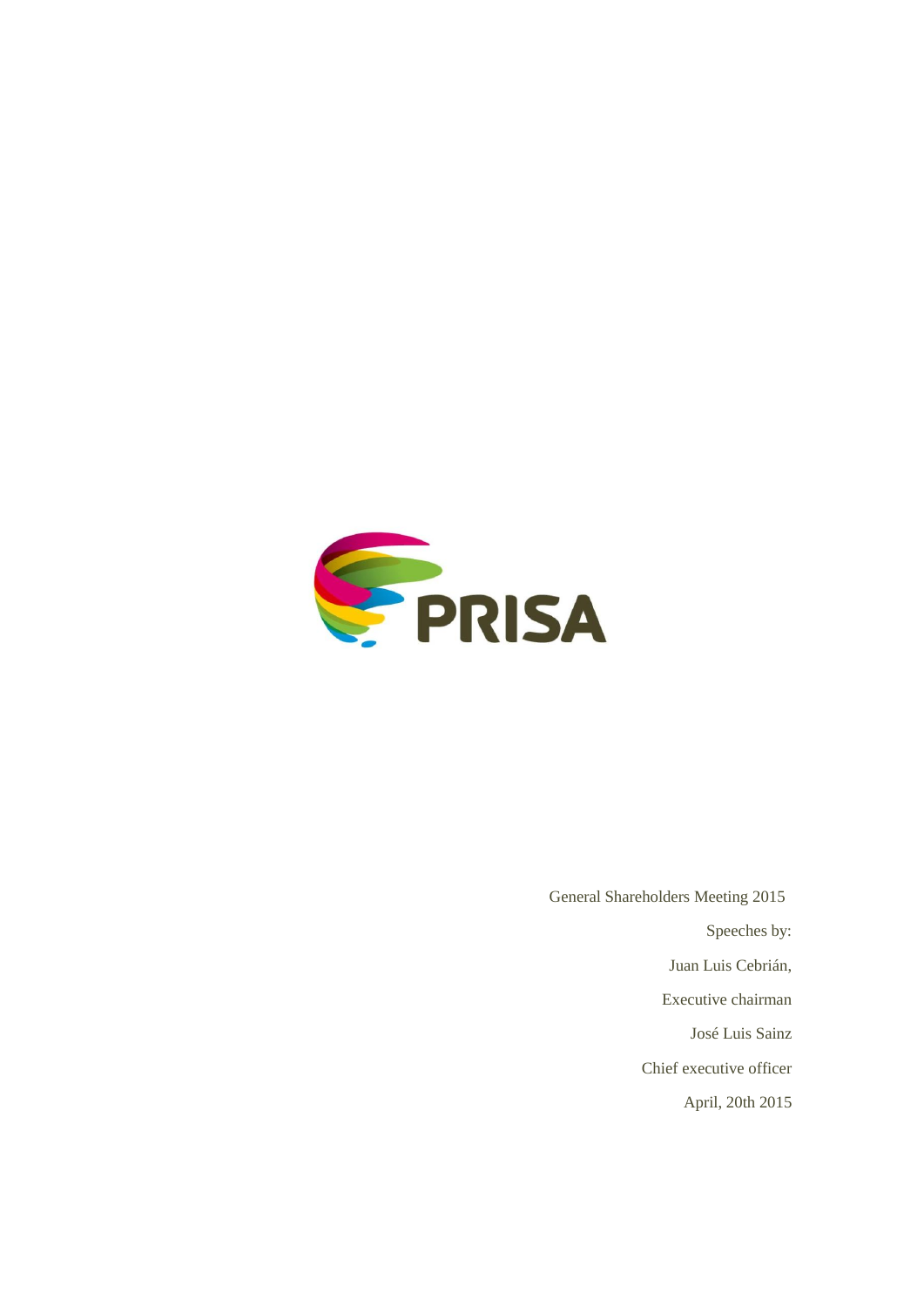**General Shareholders Meeting 2015 Speech by Juan Luis Cebrián, executive chairman**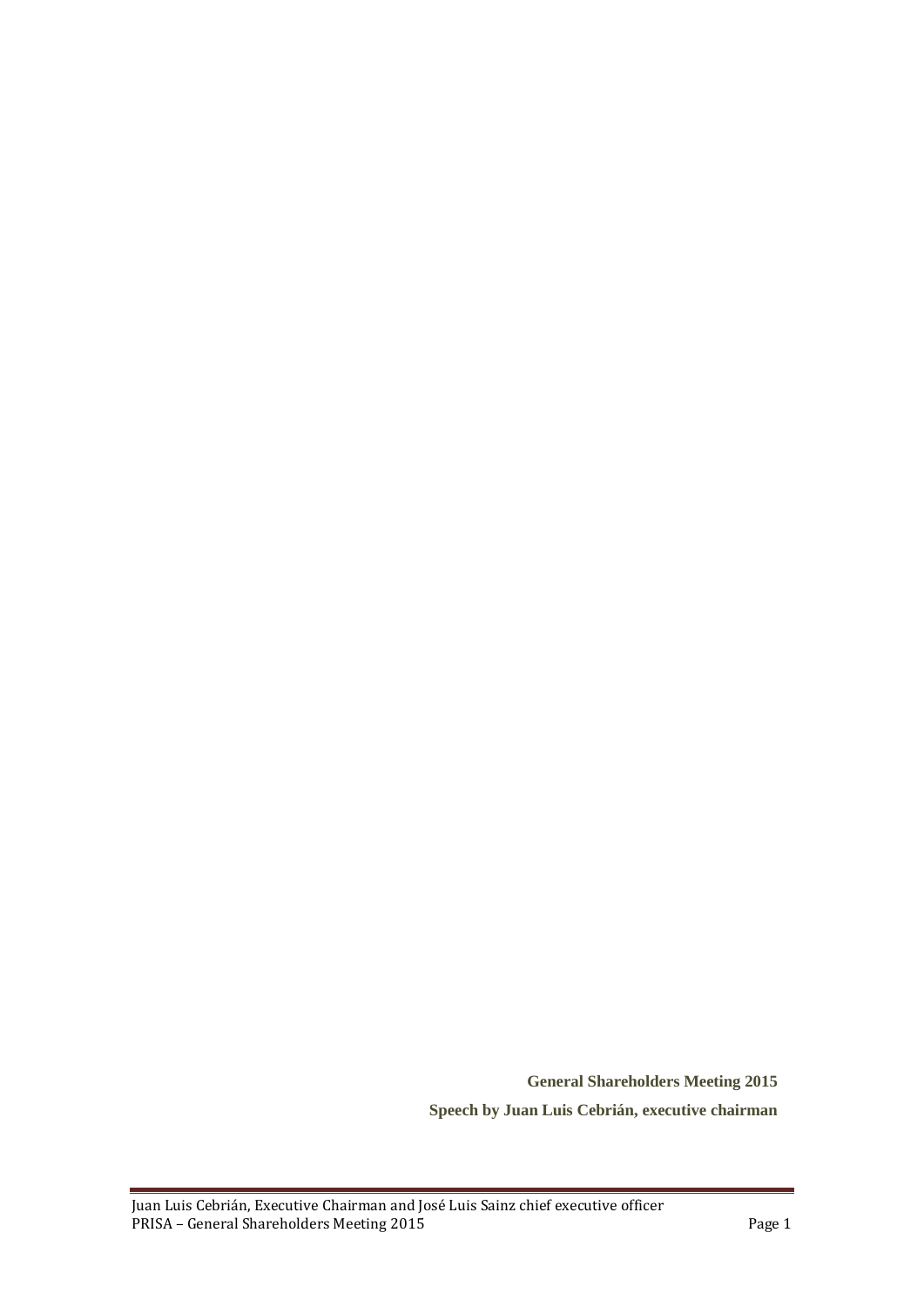Ladies and gentlemen, dear friends.

I would first like to thank the Teatro Real and its president, our fellow Board Member Gregorio Marañon, for all the help they have given us to organize this Meeting in such splendid surroundings.

The year 2014 will mark a milestone in the evolution of our company. The accounts for this last year, that we bring here today, close the perverse cycle in which we have been immersed for over seven years, and herald a new era in the life of the company. I do not wish to fall into the triumphalism of politicians who believe that the worst is over, nor the exaggerated optimism of those who believe that a three percent GDP increase this year will be enough to offset the loss of more than seven points of national wealth; we must not forget the suffering and sacrifice that the crisis, which began with the fall of Lehman Brothers, has led to in Western society: massive job losses, destruction of businesses, budget cuts in basic social services and many other malaises that we have suffered. But with regards to PRISA, the Board of Directors that today appears before you last year took a range of fundamental decisions, some of them very difficult, and there were a number of significant events that allow us to contemplate the future with greater optimism than in previous years.

I will spare you all the details of what has happened in recent years, although it should be remembered that the global financial tsunami caught us in the midst of a restructuring of the company, which was endeavouring to escape a then very high level of debt. At the same time we were embarked on an internal transformation as a result of the death of our executive president and leading shareholder at that time: Jesus de Polanco. Since then, we have been fighting for the survival of a group of companies of considerable size which constituted a number of institutions of undoubted reference for the creation of public opinion in our country and many others in Ibero-America. To make matters worse, we have had to take on board a historical technological change of global proportions, accelerated by the depth of the global economic crisis. This is why our executives made financial matters the focus of their concerns. Now, however, it is time to look once again at the development of our businesses. We will, of course, continue to work with our creditors until we have finally obtained a stabilization of our balance sheet. But shareholders and investors who have suffered so much in recent years, as well as workers and employees of our company, should be the ones to benefit from the undoubted value of the company, largely hidden due to circumstances and the often erratic behavior of markets.

During 2014, two events took place that placed the Group on a new course: the capital increase subscribed, in late summer, by Roberto Alcántara through Occher, thanks to which we were able to start buying back debt at discount, and, secondly, the agreement in June for the sale of Canal+, a goal on which we were working at the very moment we were surprised by the crisis.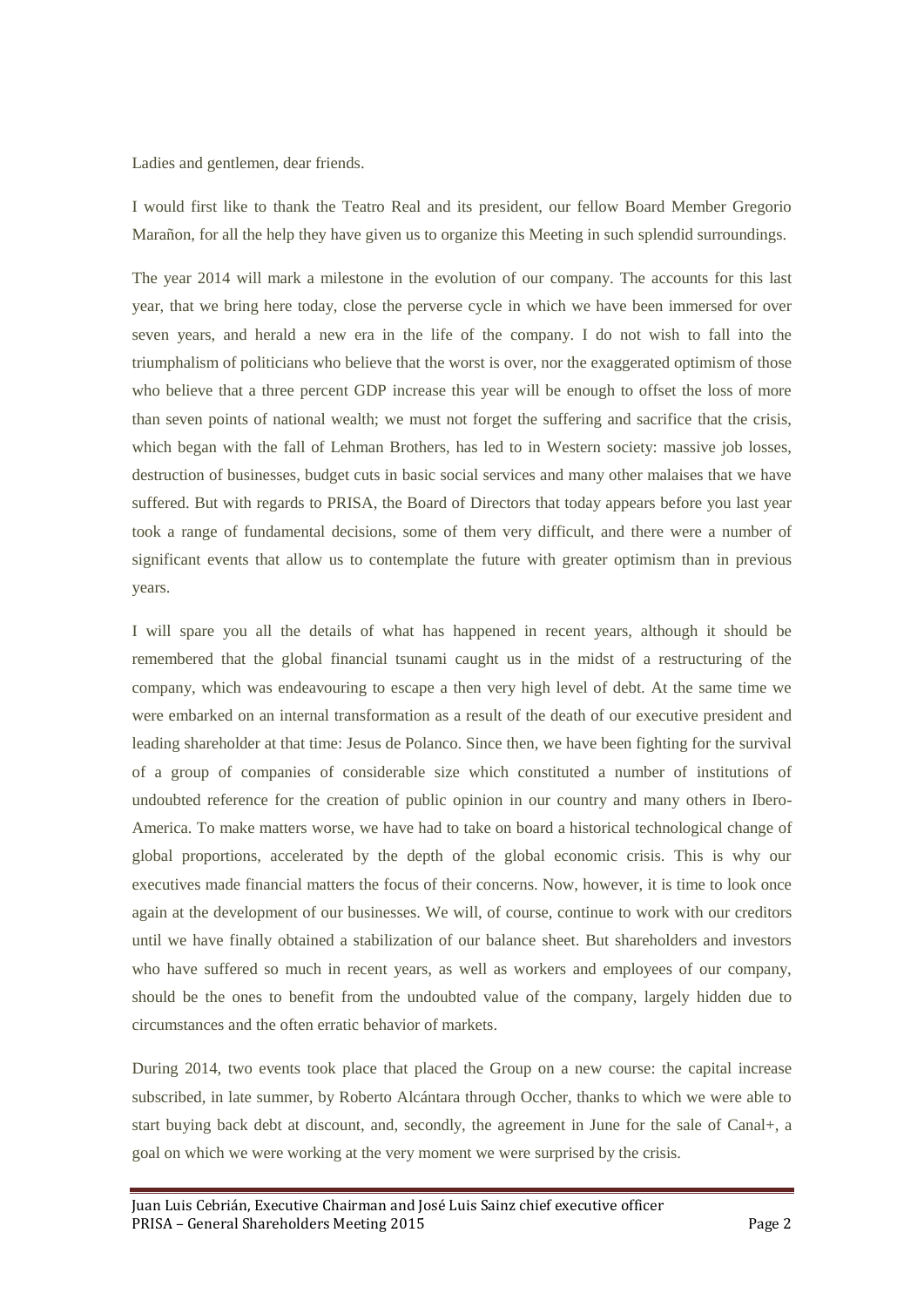The proceeds of the capital increase (100 million at a price per share of 0.53 euros), plus those arising from the sale of other assets, such as shares in Mediaset España and Santillana's trade book imprints, allowed us to reduce our debt by 780 million euros, obtaining an average discount of 25 percent. We thereby met the requirements of the refinancing plan almost one year ahead of schedule. The net bank debt of the company was reduced by more than 720 million, from EUR 3.306 million in December 2013 to 2,582,000 euros a year later. In 2015 we continued apace with our policy of buybacks at a discount. This means that once the contract is formalized with Telefónica for the sale of Canal+, and once we have signed a new capital increase for over seventy million, as approved by the Board acting on the authorizations that the Shareholders' Meeting, during this financial year we will have reduced the Group's debt by at least 3,500 million compared to  $\epsilon$  5.100m record reached in 2008, coinciding with the collapse of operating results due to the impact of crises. The magnitude of these figures highlights, in itself, the sacrifice involved in the correction of this situation. According to the refinancing plan in force, we have no other due dates to meet with our lending institutions until December 2018. However the Board's hope, and my own, is to take new decisions that will enable us to forge ahead towards a definitive solution to the imbalances in the balance sheet.

Also in 2014, there were other changes in the capital structure apart from the abovementioned capital increase: the conversion of B shares into A shares, of the warrants held by debt holders, as well as the conversion of mandatory convertible bonds. As a consequence of this, the total number of company shares has reached 2.158 million. To reduce market volatility, the Board has decided to propose to this meeting that we consolidate them. The exchange ratio foresees the transformation of every 30 existing shares into a new one. So we will have a total of 71.9 million shares trading, as of last Friday's close, at 9.78 euros each.

Another significant development was the change that took place in the management team , prompted by the voluntary departure of our CEO, Fernando Abril-Martorell. Fernando had made it clear that his commitment to the company was for three years. If it had been up to us, we would have kept him in his post for decades, but his decision to leave was in keeping with his wishes, which we at all times wanted to respect. We should take this opportunity to highlight his invaluable and irreplaceable contribution to solving the complexity of PRISA's financing. Without his work, intelligence and dedication, that endeavour would not have been completed successfully. For me personally, it was a privilege to work with someone like him, whose absolute loyalty never came into conflict with his independence of judgment and whose demanding nature, hardness even, as team leader, won him the admiration of his colleagues and led to greater cohesion among them. He agreed, at my request, to continue on the Board after he gave up his executive duties, but he has been forced to resign -- as this was incompatible with his new position as executive chairman of Indra, where we wish him all the best. We also had to communicate the resignation of Board Member Emmanuel Roman, whose term was due to expire next November.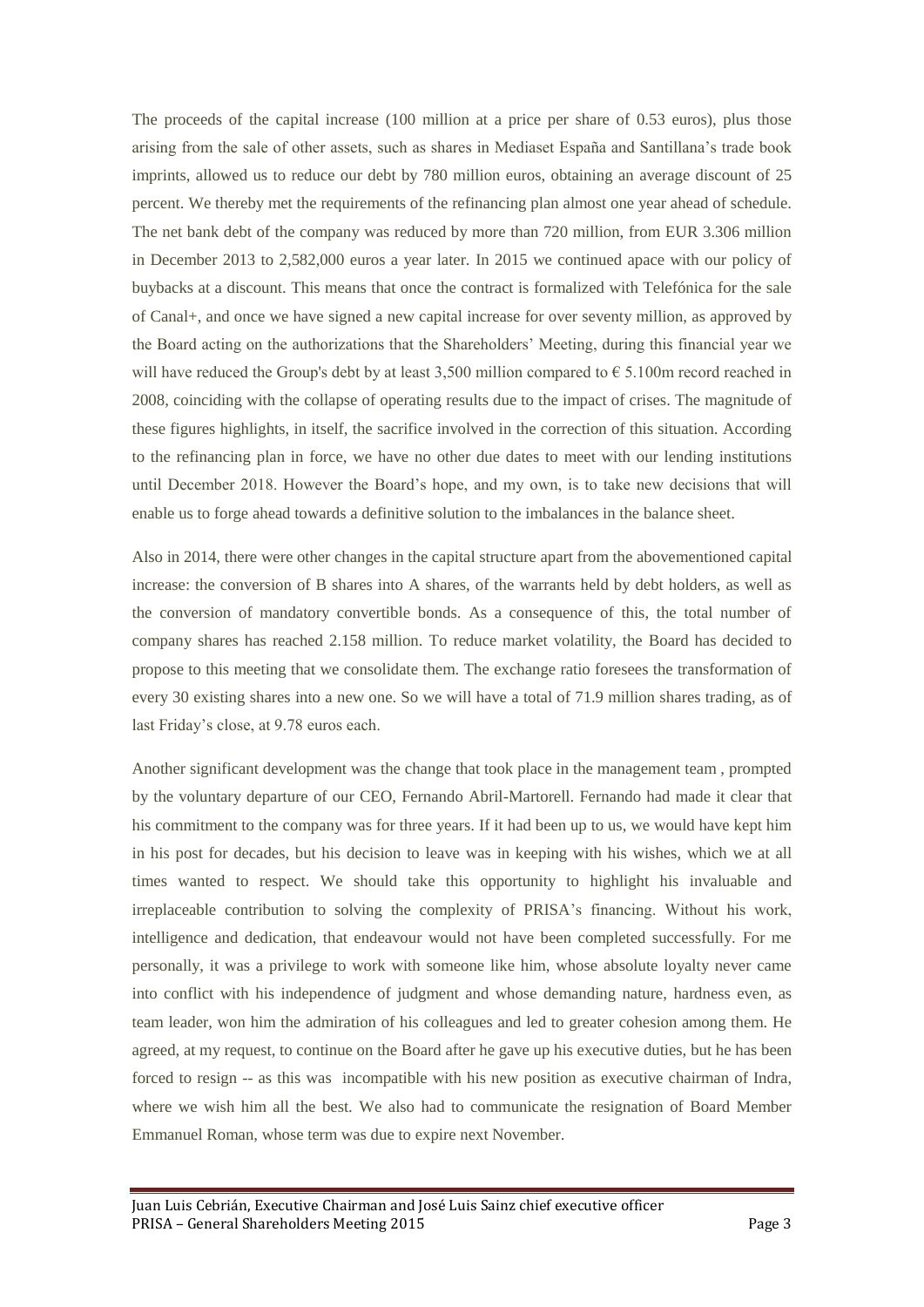Roman is one of the most respected managers of financial institutions in international markets and his many obligations in this regard prevented him from dedicating the time or due attention to our company. We very much regret these two departures.

As a result of Abril-Martorell's departure, we were joined by our new CEO, José Luis Sainz. José Luis has been working with us for over thirty years, he's what we call a classic veteran, a company man, as he defines himself, a man who knows the company inside and out, after having held, over the decades, positions in almost all business divisions. A tireless worker, the breadth of his intelligence is matched by that of his anatomy and in little over half a year at the forefront of our operations, he has amply demonstrated the wisdom of his appointment. Ever since he took the helm, he has proved to be a formidable engine for our development and our future.

The change of CEO prompted a change in the organization, with the strengthening of the responsibilities of our CFO, Javier Lazarus, and the incorporation of Andrés Cardó and Manuel Mirat as CEOs of PRISA Radio and PRISA Noticias. These appointments plus the arrival a year ago of Antonio Caño as editor-in-chief of *El País* and the recent appointment of Vicente Jimenez as Managing director of SER, have equipped us with a strengthened management team for the new stage ahead, that I have referred to.

The accounts that we submit for your approval reflect a consolidated turnover of 1.413 million and an adjusted operating income of 262 million. Behind these figures, we have cleaned up our balance sheet, which among other things involved the need to provide for excess goodwill related to our presence in Canal+, resulting in an accounting loss of 2,237 million. The market quickly understood the meaning of these transactions and the share price, already punished, was not affected. The CEO will go into more detail on this, and on the development of these operations. I would like to stress that the asset imbalance caused by the accounting losses has already been corrected by the instruments set out in the refinancing plan.

Also during the year 2014, the Board was active in the reform of the Articles of Association and the Regulations governing this Meeting, to adapt them to the new Companies Act and to bring them as closely as possible into line with the recommendations of the CNMV. This Meeting must make a decision on both of these documents, and we will also be informing you of changes to the Board Regulations. All of this is dealt with in great detail in the Annual Corporate Governance Report, made available to all shareholders. To date, of the fifty-two recommendations set out in the Unified Code of Good Governance approved by the CNMV, PRISA complies fully with forty-eight, and partially with three. The only one we do not meet is number forty-nine, which recommends that the Remuneration and Appointments Committee should be composed of a majority of independent directors. It is the opinion of both the Board and its Corporate Governance Committee, that proprietary directors are the most appropriate members of the Nominations Committee for the proper functioning of company.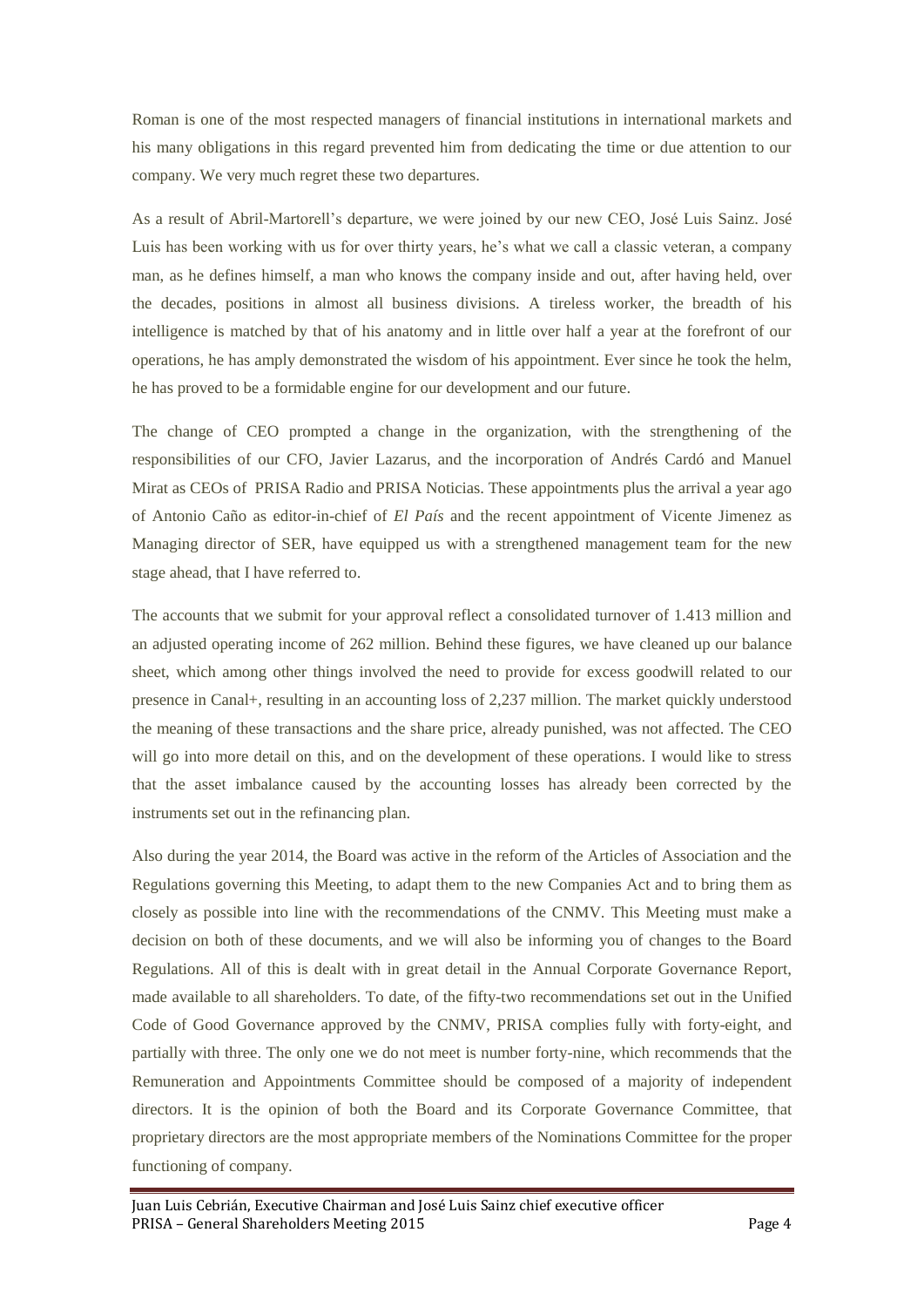We should here highlight the excellent and exemplary work carried out in this regard by the Chairman of the Corporate Governance Committee, Ernesto Zedillo. This committee, along with the Nominations and Remuneration Committee, chaired by Gregorio Marañón, (also the coordinator of meetings of independent members), and the Audit Committee, whose chairman -- Juan Arena -- was replaced by Alain Minc, offer enormous support to the work of the Board and to me, and are a guarantee of absolute transparency for our shareholders, investors and for the market in general.

The above mentioned events and a range of recent decisions have completely transformed our company profile. This is now, as I said, in a position to re-focus on business performance and growth. But we have not yet completed the previous task. Although much has been achieved, we need, in the shortest possible time, to have a capital structure that ensures the stability and continuity of the company, so that development opportunities are not limited by debt and so that our decisions are not hampered by creditors. It is also vital that we quickly reach a sustainable level of debt. Once we have resolved these imbalances, we will be able to embark on a strategic plan that allows us to grow without making new mistakes and in keeping with the history of the Company and the intangible and institutional values it represents. A solid capital structure and a sustainable level of debt are crucial if we are to continue apace with the technological transformation that is the other big challenge facing us.

Almost five years ago from this rostrum, I announced our goal that by 2015 income from the digital transformation of the group would reach at least fifteen percent of the total. I hope that this objective is met and even surpassed, but this will not be enough because the market is changing more rapidly than expected. All our operations have been deeply affected by the digital race, which has only just begun. Change is affecting products, professional profiles, the behavior of customers and users, competitors, legal and regulatory frameworks and the size of markets. We are facing a new reality which requires us to rid ourselves of the burdens that have been dragging us back for decades, without losing sight of the commitments and values, vision and mission, that led to the creation of the company. We have the help of the best imaginable executives and the essential support of the Board, which decided to establish a working committee for Digital Transformation, to guide our strategic decisions in this area. This committee is chaired by John Paton, a globally-recognized expert on these processes. Both the CEO and Executive Chairman of the company regularly attend these meetings, convinced that it is in this area where the future is being played out. It is not an easy task that awaits us and there is little time to tackle it. We need to produce a cultural change of enormous scale that will meet with all kinds of resistance, which though logical, will be, nevertheless disruptive. As an immediate goal, we set ourselves the task of the digital transformation of our flagship newspaper EL PAÍS, aware that that if we are able to complete the experience successfully, it would serve as an example to accelerate the completion of the process in all business units. A global market requires global solutions.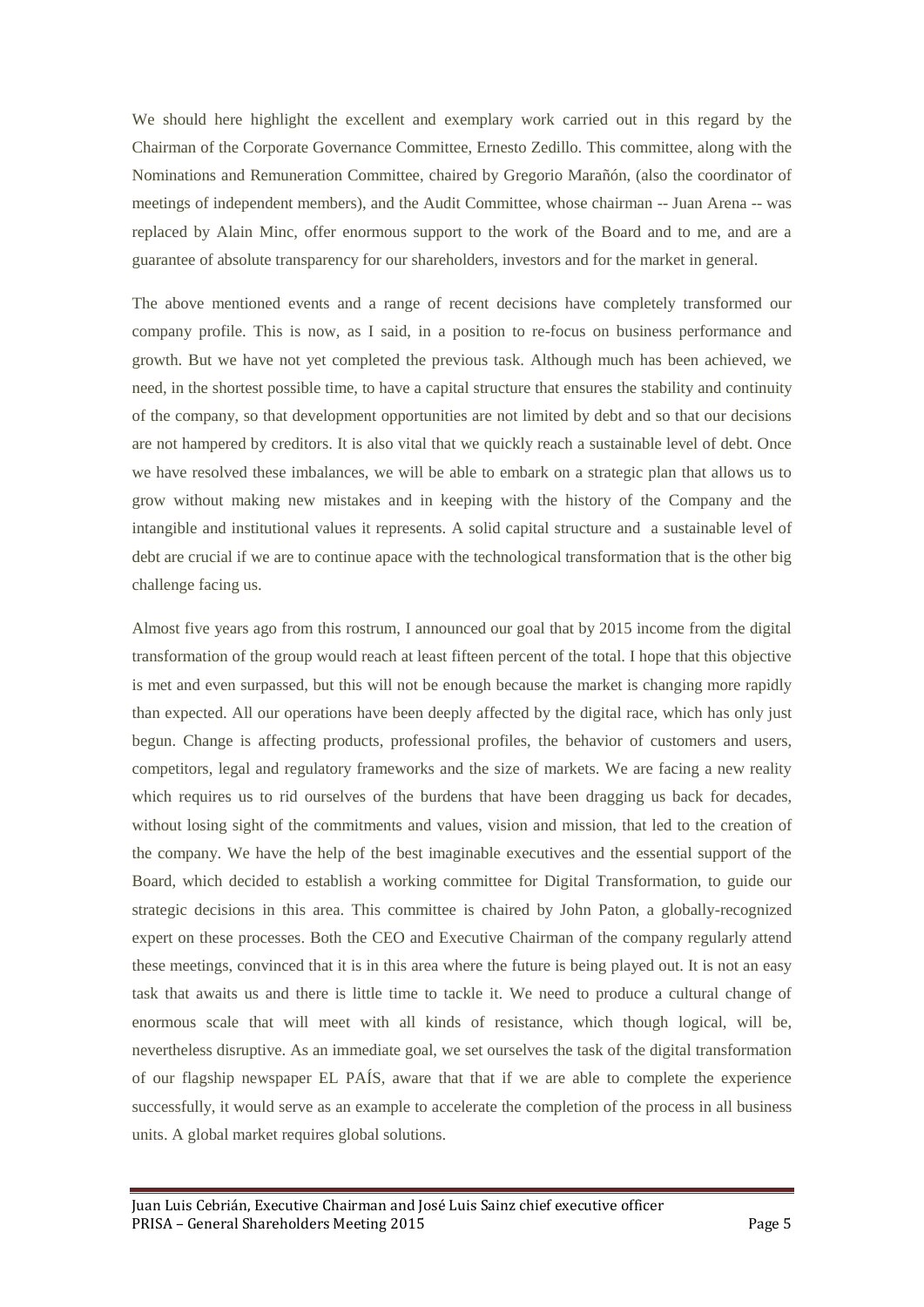EL PAÍS is the most trusted, prestigious and influential brand that we have, and the results of our previous efforts highlight their profitability. Aware of this, at EL PAÍS we have have promoted the creation of a group for European quality newspaper to cooperate in editorial, commercial and technical fields, and we soon hope to forge alliances with the world's leading technology companies to help us with our transformation plans. We are also part of European organizations such as the European Publishers Council, and American bodies, such as the Paley Center for Media, which from a wide range of perspectives endeavour to respond to basic questions affecting our sector. Digital transformation is now our most important goal, our most immediate and most difficult goal.

I am also eager to dispel rumors and refute analysis that might lead some to believe that the sale of Canal+ somehow implies our retreat from the audiovisual market. We still have the leading Portuguese television channel, we have begun to develop an Internet television operation, and we continue to hold Plural, which is one of the largest producers of series on the Iberian Peninsula. New opportunities are opening up in Latin American countries like Mexico and Colombia, and in Spain the government has announced an upcoming tender for eight DTT channels. We are studying the possibility of bidding, as we think it unacceptable that those channels might be used primarily to bolster the existing duopoly. It is also questionable that the government has proceeded to tender these concessions ahead of an election campaign that in all likelihood will result in a very different cabinet than that run by the current majority government. The suspicion that the process is being used as a system of rewards and punishments for the media sector is inevitable.

Together with digitalization, the other main thrust of our development will be to put all our efforts into the Spanish and Portuguese-language markets. We are indeed a truly Ibero-American group. Thanks to our activity in Latin America, we have been able to weather the crisis better than other colleagues and competitors, and although some Latin American countries are currently going through difficult times, our faith in the region's future is absolute. Latin America, including the Hispanic population in the United States, is our natural platform for growth and we will do everything in our power to increase the presence there, which is already evident, of our activities.

## Dear shareholders.

Charles Darwin explained that in the evolutionary process, it is not the strongest nor the most intelligent that survive, but those who are able to adapt to change. Adapting to change, leading it, is clearly our duty and our most pressing need. We know that there is still a long way to go, but we are prepared for the journey ahead. We have the support of our shareholders, employees, workers and customers, our media users and our advertisers. A big thank you to all of them.

Juan Luis Cebrián, president of the Executive Committee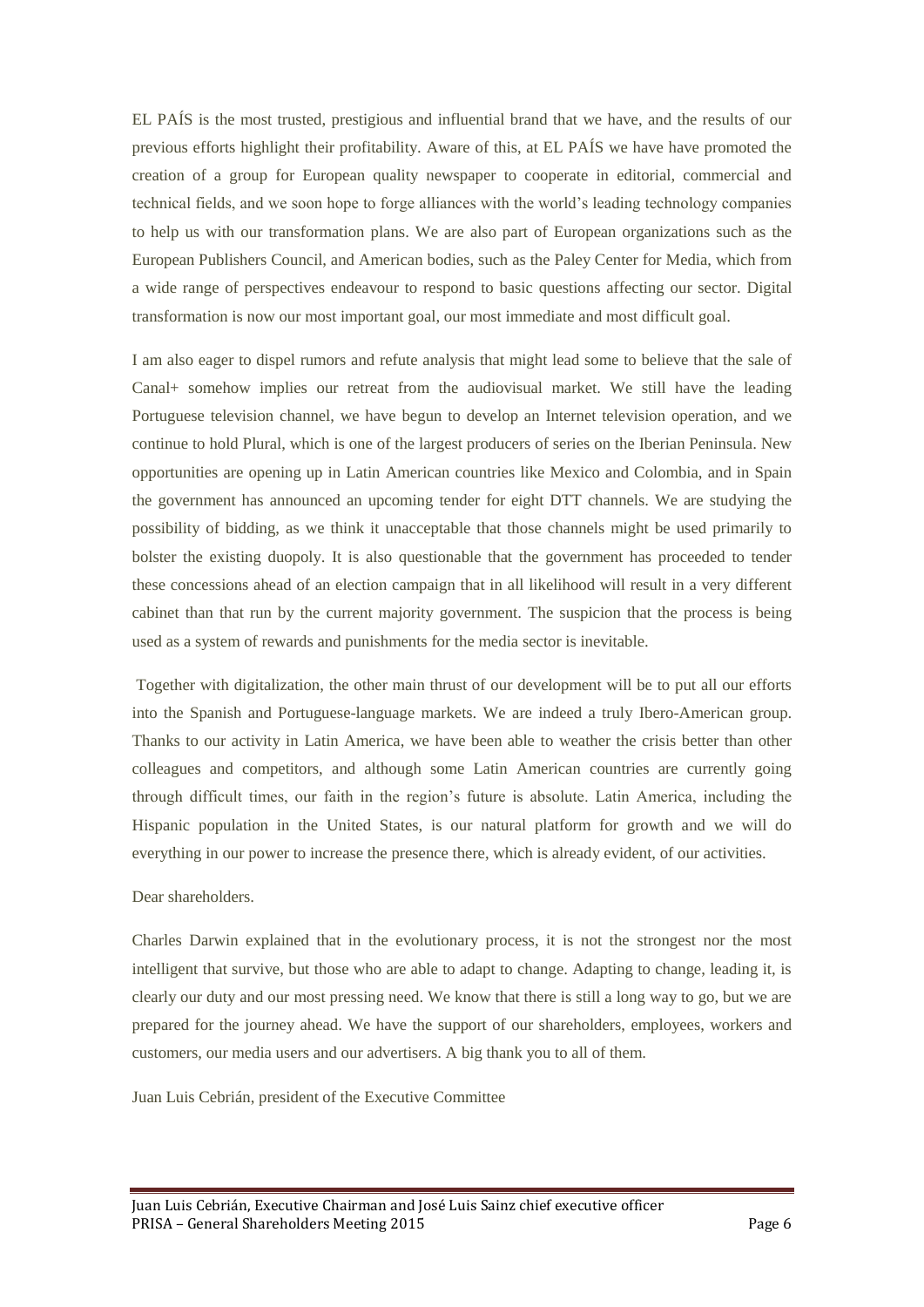**General Shareholders Meeting 2015 Speech by José Luis Sainz, chief executive officer**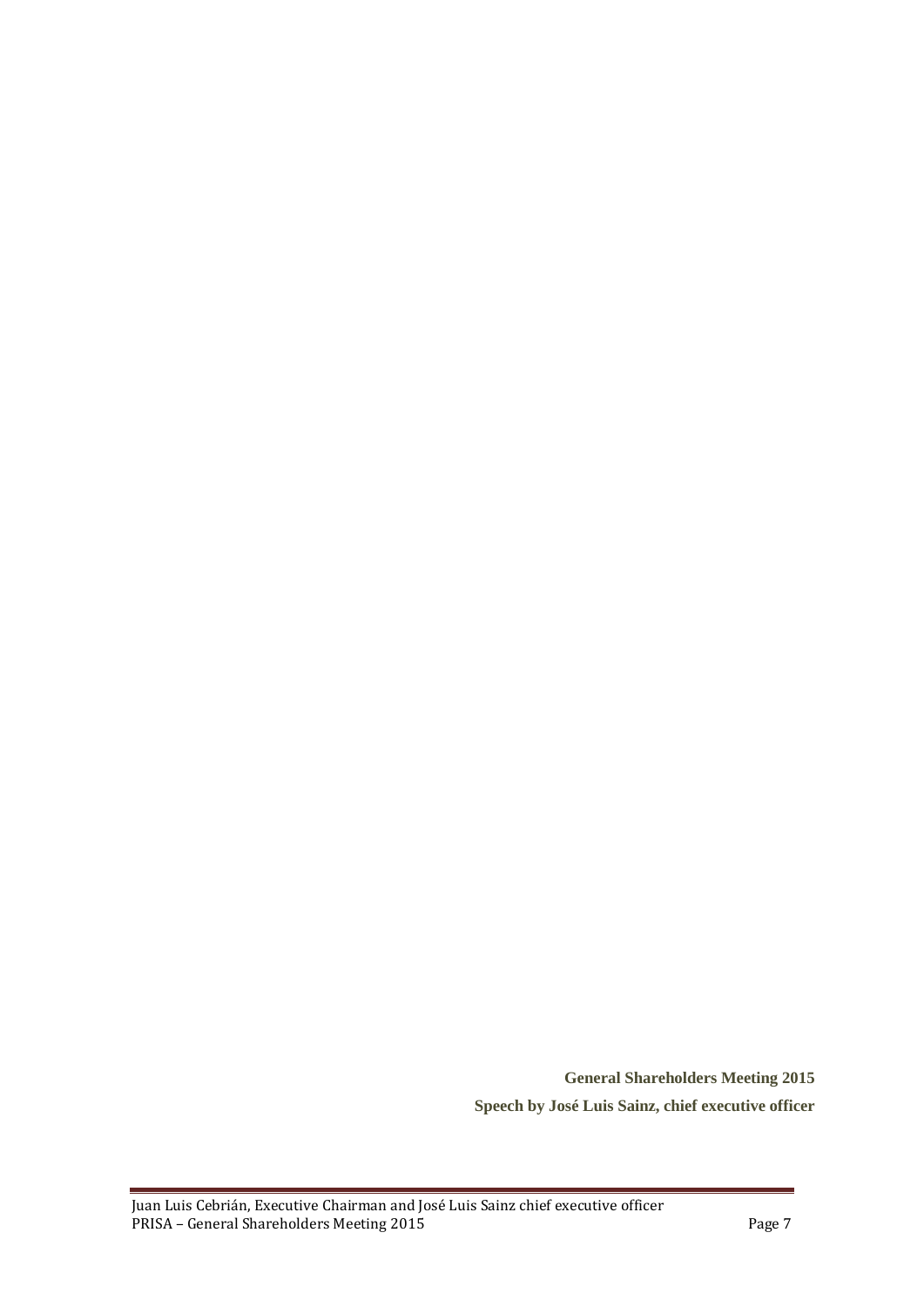Ladies and gentlemen, dear friends:

I would like to thank the Board of Directors of PRISA and its Executive Chairman, Juan Luis Cebrian, for the trust they have placed in me as CEO, a post where I have replaced Fernando Abril Martorell, a friend and colleague of us all, and who has done an extraordinary job at a particularly difficult economic time for the Group and for Spanish society.

It is an honor for me to appear before you today, being as I am what is traditionally called "a company man", a member of the teams of management and professionals, professionals who have contributed to the construction of this group, and on whom I can count as we address our future challenges.

The signing of our debt refinancing in December 2013 and our rigorous compliance with said plan last year, the confidence placed in the Group by new investors, and the turnaround of the Spanish economy, allow us to face the future with greater optimism.

Sometimes, we are not fully aware of the leadership exercised by our brands worldwide, especially in of Spanish and Portuguese speaking countries, a formidable market of 700 million people. El País is the newspaper of reference in Latin America, and the only global media in the region. And now, we have AS, leveraging the strength of the Spanish football league, its two flagship clubs, and the presence of many players from the Americas in European leagues ....

It is estimated that two out of three Latin American children study with books or learning systems from Santillana. And whenever you ask an Argentinean, a Mexican, a Brazilian, they all think Santillana is a local company, that it's theirs, from their country. What greater mark of success?. Literacy and education in these countries is the main destination for investments, their greatest asset, above infrastructure and services.

The international development and consolidation of our businesses, regional consolidation and the improvement of our global brands are the main challenges for the coming years for a Group where more than 80% of its results and more than 60% of its workers are from outside Spain. We will also gradually be adjusting our organization to that reality.

The second area of growth will be the digital transformation of our businesses. We have been immersed for many years in this process and I believe we are on the right path.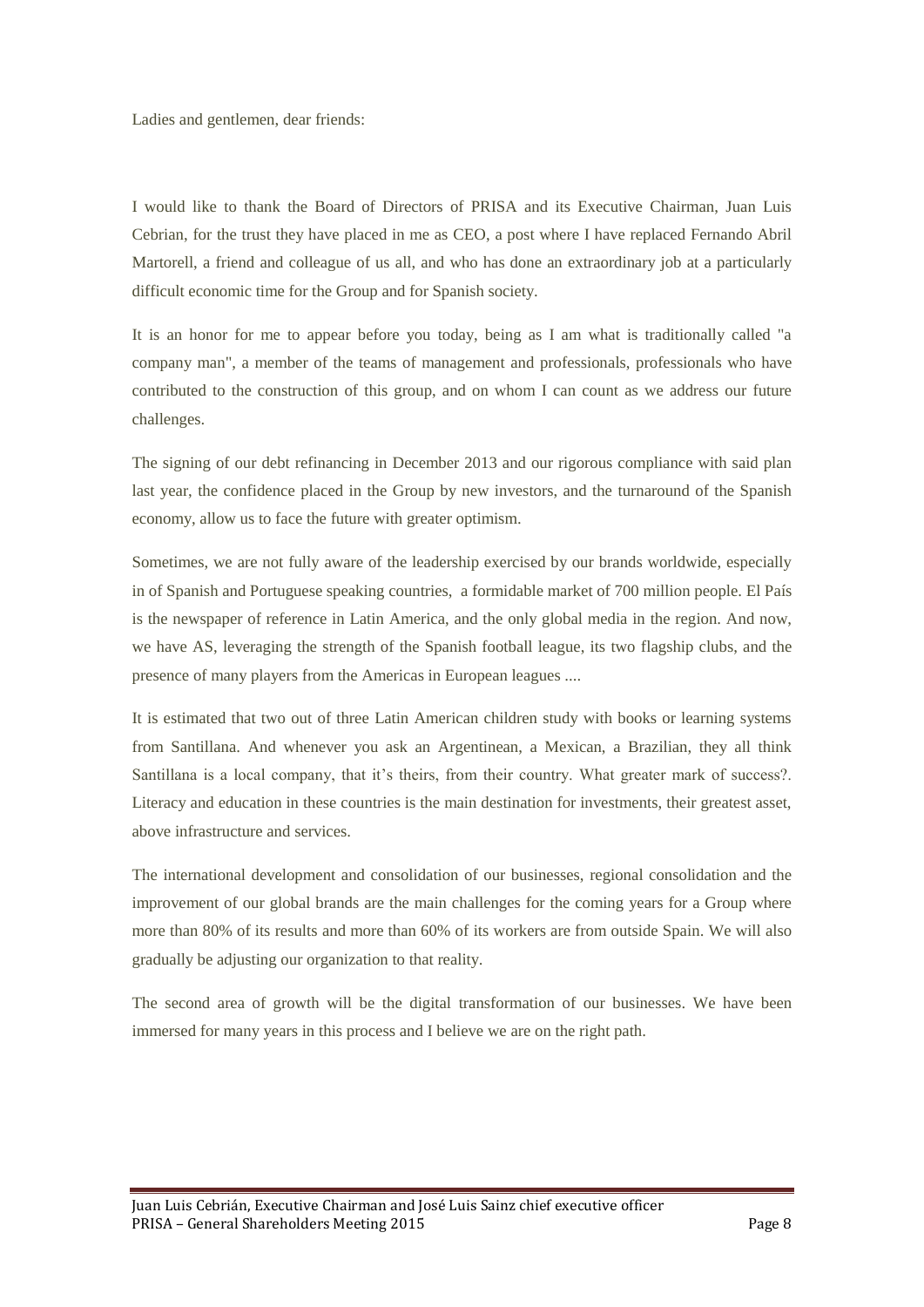We will not lead technological innovation, no traditional media will, but we can and must lead news and information, entertainment, and education in the countries where we operate. That requires a different organization, with professional profiles that are appropriate to changing needs, and motivated teams that are convinced that the future lies in accelerating the pace of transformation. "Hurry, hurry!," the title of the famous film by Carlos Saura, was the motto under which the directors of PRISA met just a month ago and it was a good example of what I have been saying thus far.

During 2014, ordinary business activity has been more stable than in previous years. However, the net result for the year was significantly affected by changes in the scope of the group. Specifically, the agreement to sell our 56% stake in Canal + to Telefónica, which was recorded as a discontinued operation pending sale.

This has had two effects on the income statement: first, income and expenses no longer reflect the operations of Canal +, neither in 2014 nor in 2013, which has been adjusted for purposes of homogeneity of information. Moreover, we recorded a loss on the results of discontinuity of 2,203 M  $\epsilon$ , reflecting the difference between assets and liabilities related to this stake and the value of the transaction. This is the main explanation for the large net loss of 2.237 M  $\epsilon$  shown by the consolidated result.

Also noteworthy is the positive impact on financial income of the purchase of debt amounting to 200 million euros.

The Group's operating result, once adjusted for changes in perimeter and for extraordinary operations mainly related to staff layoff compensations, shows an EBITDA of 262 million euros and an EBIT of 134 million, similar to 2013.

Regarding the income statement, we should highlight the following:

• The improvement of advertising spending in Spain in recent quarters.

● Secondly, the evolution of Latin America, where our radio and education operations continued to grow in local currency.

• Thirdly, revenue from the digital transformation of the group increased in all business areas, reaching 164 million euros and accounting for 12% of the total

● And finally, maintenance of effort in reducing costs, CAPEX management and allocation of available resources to areas of growth.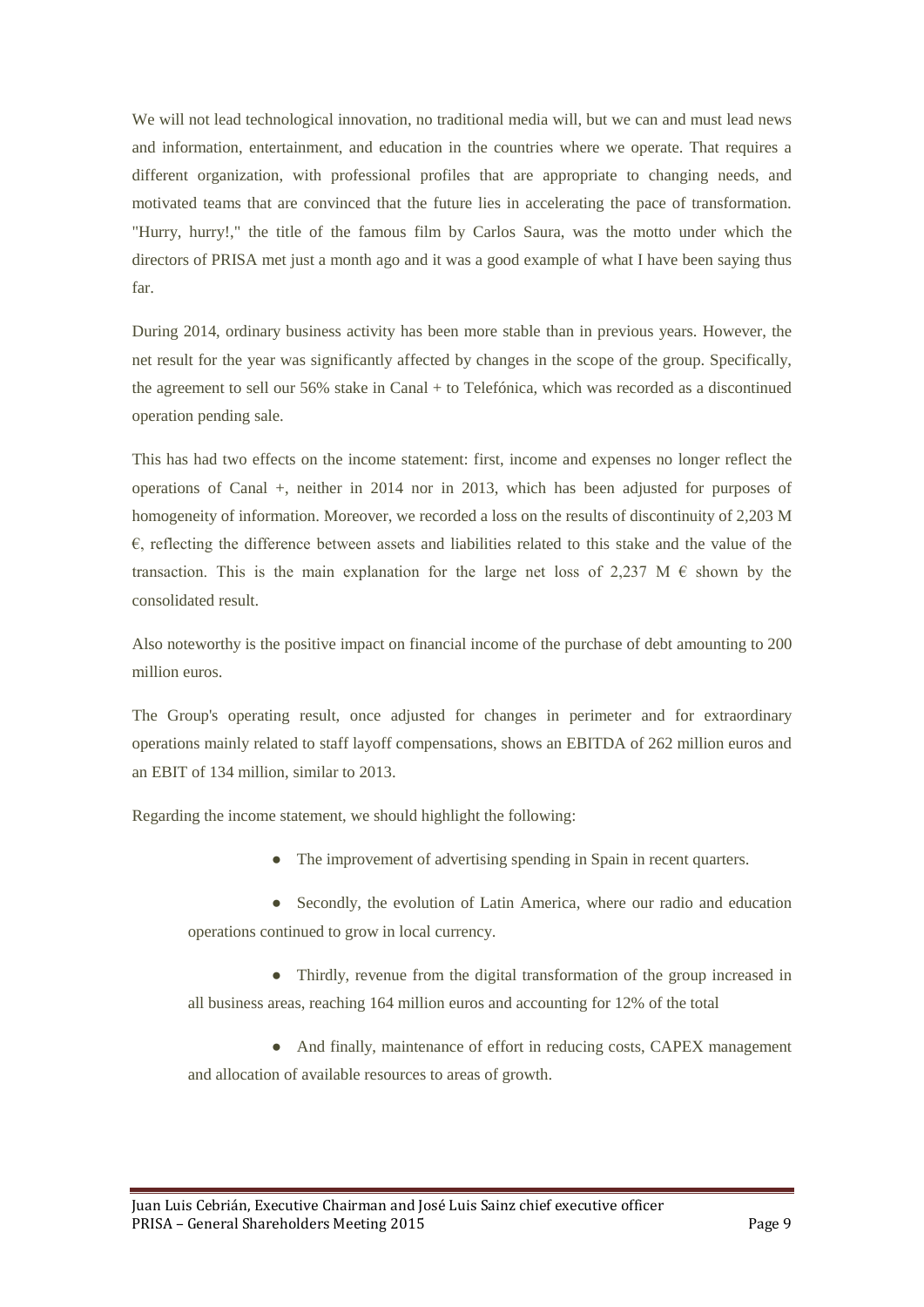A comparison of the adjusted results and the result excluding the impact of exchange rates, better reflects the behavior of the businesses.

Exchange rates in 2014 had a negative impact of 80 million euros on revenue and 23 million on EBITDA. Without this factor, the Group's revenues grew by 1.4% and EBITDA reached 285 million euros, an increase of 6.9%.

Although most revenues have grown naturally, the negative evolution of the exchange rate has meant that the consolidated figure has actually fallen by 4%.

• Education, representing 50% of total revenue, was also the largest contributor to growth, a total of 60 million euros in local currency.

● Advertising in Spain, for the first time since 2007, maintains the previous year's figures. Recovery of advertising in Portugal, which began in 2007, consolidated. Improvements seen in the Spanish market continued during the first trimester of 2015, and everything seems to indicate that this recovery will continue over the coming months. This will be due, partly, to improved consumer spending and the upcoming regional and local elections.

● Distribution in Spain continued to fall both in absolute terms and as a percentage of total Group revenues, representing only 8% of total sales.

As mentioned above, the Group has continued to make a significant effort in the control of costs, reducing operating costs in the period by 55 million euros.

Since the beginning of the crisis, Spain has reduced its personnel costs by 125 million euros, 40% of the total.

As economic improvement consolidates, the sharp reduction in operating leverage, coupled with our efforts to pay down debt and adjust assets, should result in the rapid growth of results.

If we analyze individually each core business, we could make the following assessments.

In the case of Prisa Educación:

1. The Sale of books (regular plus institutional) showed positive growth in local currency.

2. Digital learning systems rose sharply (+ 45%), and already account for 16% of total revenues, and these increasingly contribute to the Group's profitability.

3. The exchange rate negatively impacted to the tune of 67 million on revenues and 20 million on EBITDA.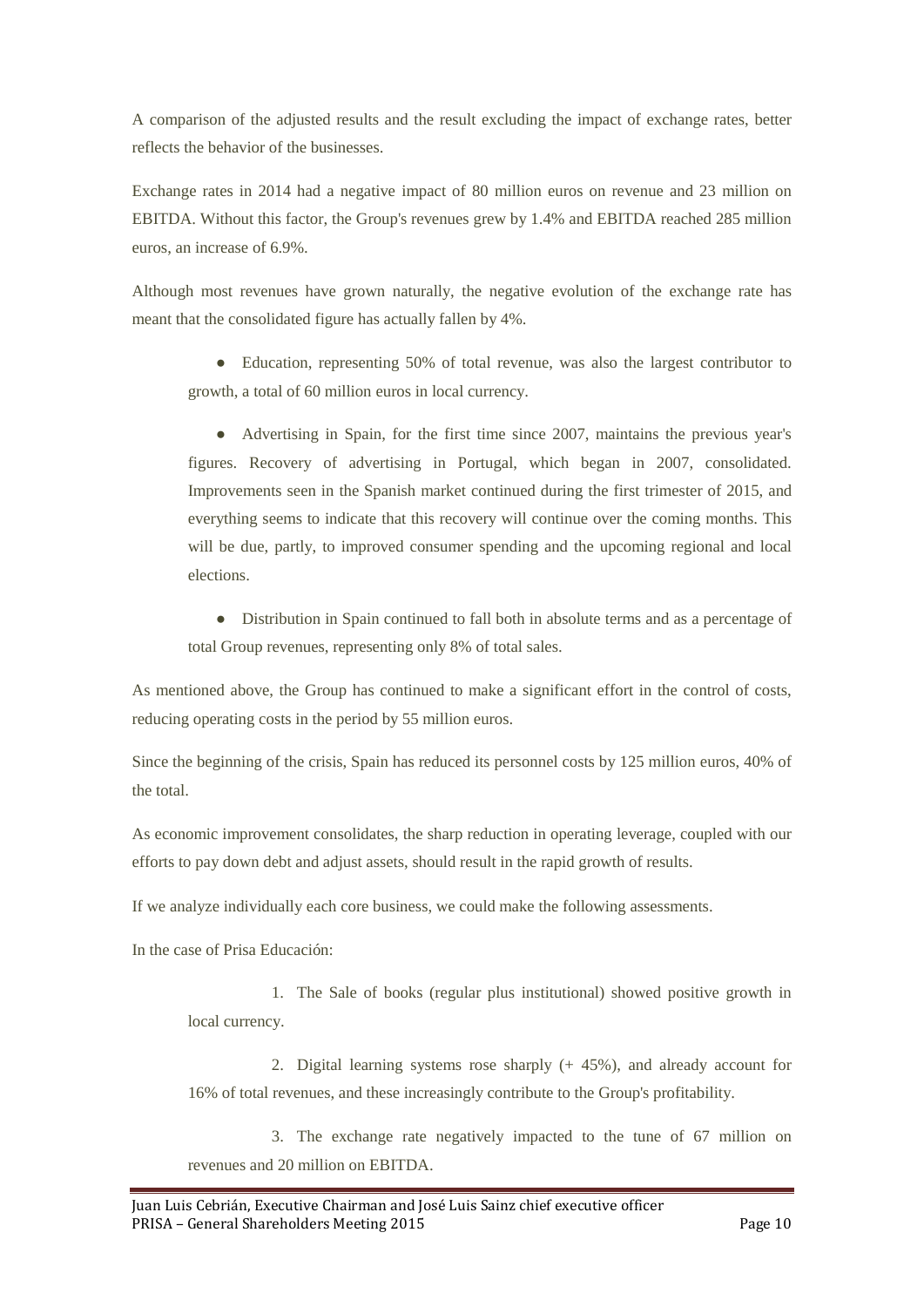In 2015, the expected result for the regular (private) sale of books and digital systems should more than offset the expected decline in institutional sales for 2015, with this year being the lowest one in the cycle in Brazil. All this in local currency.

The performance of our digital systems (UNO and Compartir) is satisfactory, reaching 630,000 students and forecast to reach nearly one million by the end of 2015.

Above, we can see the evolution of UNO:

As you know, this initiative is 100% digital and is probably one of the most advanced in the industry. At the end of 2014, it had 261,000 students. It was launched in Mexico in 2011 and then in Colombia and Brazil in 2012:

\* In Mexico, this innovative system is about to reach cruising speed. During 2014, the company proceeded to renew agreements first signed 2011, achieving renewal rates above 80% and allowing us to lay the foundations for a stable business.

\* Brazil is a little behind in terms of penetration and implementation, but now has 120,000 students, and margins that will improve as the launch curve is consolidated.

At the bottom of the page you can see the evolution of Compartir. This initiative, launched in 2013, ended 2014 with 371,000 students. It is already present in 13 countries and represents a natural transition from the offline world to "online education". Its growth prospects are good, both in the new countries as well as in those where it has already been rolled out.

The area of Education has initiated a major process of diversification, with projects that aim to address the training needs of K-12, where major curriculum changes are expected in the coming years (new subjects, models for continuous assessment, etc) and we have grouped these together under the name "21st Century Education". There are also new initiatives outside the K-12, both non curricular and for university education.

As for radio, in Spain, advertising revenue in 2014 remained at the same level as the previous year, thanks to recovery in recent months.

\* Local advertising, which accounts for 57.6% of total advertising revenues, grew 4%. That's 20 months of uninterrupted growth.

\* National advertising has performed poorly throughout the year except in recent months (20% growth).

The strict cost-cutting measures taken to address the crisis have begun to bear fruit, with growth of 45% for EBITDA.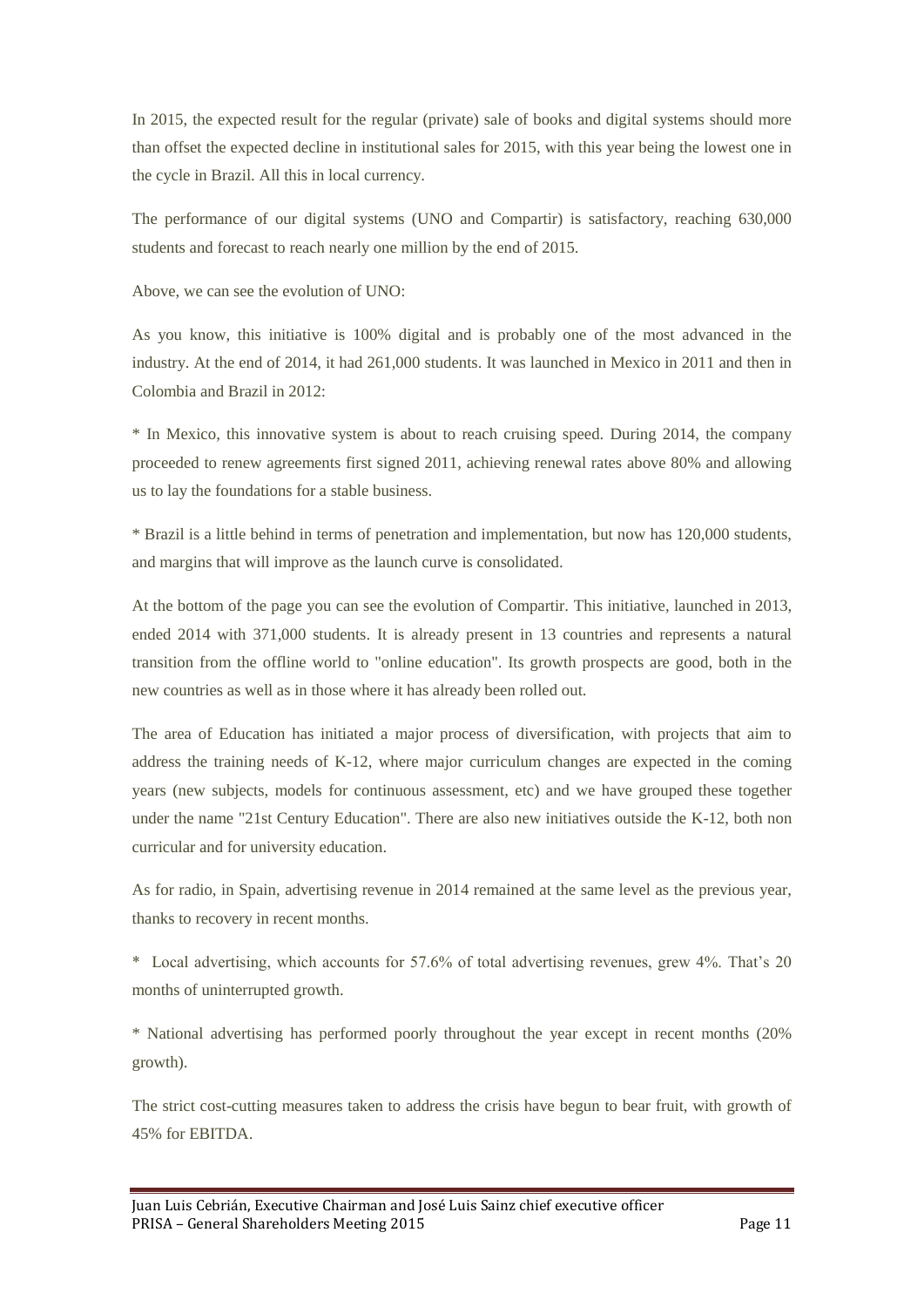In Latin America, advertising in local currency grew 3.6%, with signs of a slowdown in Colombia and Chile, affected by the macroeconomic and political environment, and exceptional performance in Mexico, with sales growth of 25%, thanks chiefly to the association of new stations to the network. The margins in these three countries remained close to 40%. This combination of the trends described resulted in a revenue growth of 1% and EBITDA growth of 7%.

Radio has new challenges ahead. These include incorporating digital audio platforms in automobiles and other distribution channels. There are no barriers to entry or licenses to obtain, nor indeed, the concept of local content distribution.

As for Music, an important deal has been signed with SFX, the world's leading electronic music management and production company, to organize more than 100 concerts in major Latin American cities over the next four years.

In Press:

\* Circulation revenues, which account for 43% of the total, continued to fall, by 13.4%. In the last 10 years, these have fallen from 32,000 to 25,000. They have also changed in type, with specialized outlets losing out to others where the presence of the press is marginal. Not only are we affected by the digital transformation and the emergence of free newspapers, but also by the weakness of traditional distribution and sales channels. It is therefore urgent that we adopt proposals for sustaining the network and involve local authorities.

\* While advertising revenues fell -1.4%, digital advertising grew 17% and now accounts for 31% of the total. Noteworthy is the case of AS, where these revenues account for over 55% of the total.

New business initiatives related to event management continue to grow, reaching a total of 7 million euros in the year*. El País* leads digital transformation in Spain in both traffic and revenue, increasing year by year the number of unique users as well as its international presence. Almost 45% of the total online audience comes from abroad, mostly from Latin America. It has launched new products, *Verne* and *Materia*, a digital edition in Catalan, and I would like to single out the success of the digital edition in Brazil, which is constantly growing. With regards to AS, international traffic reaches 40%, and we should highlight the launch of local editions in Chile and Colombia during 2014 and the expected launch of the Mexico edition this year.

We should also highlight the success of El Huffington Post, which now ranks second for purely digital newspapers and is in position number eight for all online newspapers.

Mediacapital is one of the companies that has best weathered with the crisis, maintaining stable results despite sharp declines in advertising. This has been made possible thanks largely to the ability of management to develop and promote new sources of revenue, including BTL advertising and added-value phone calls.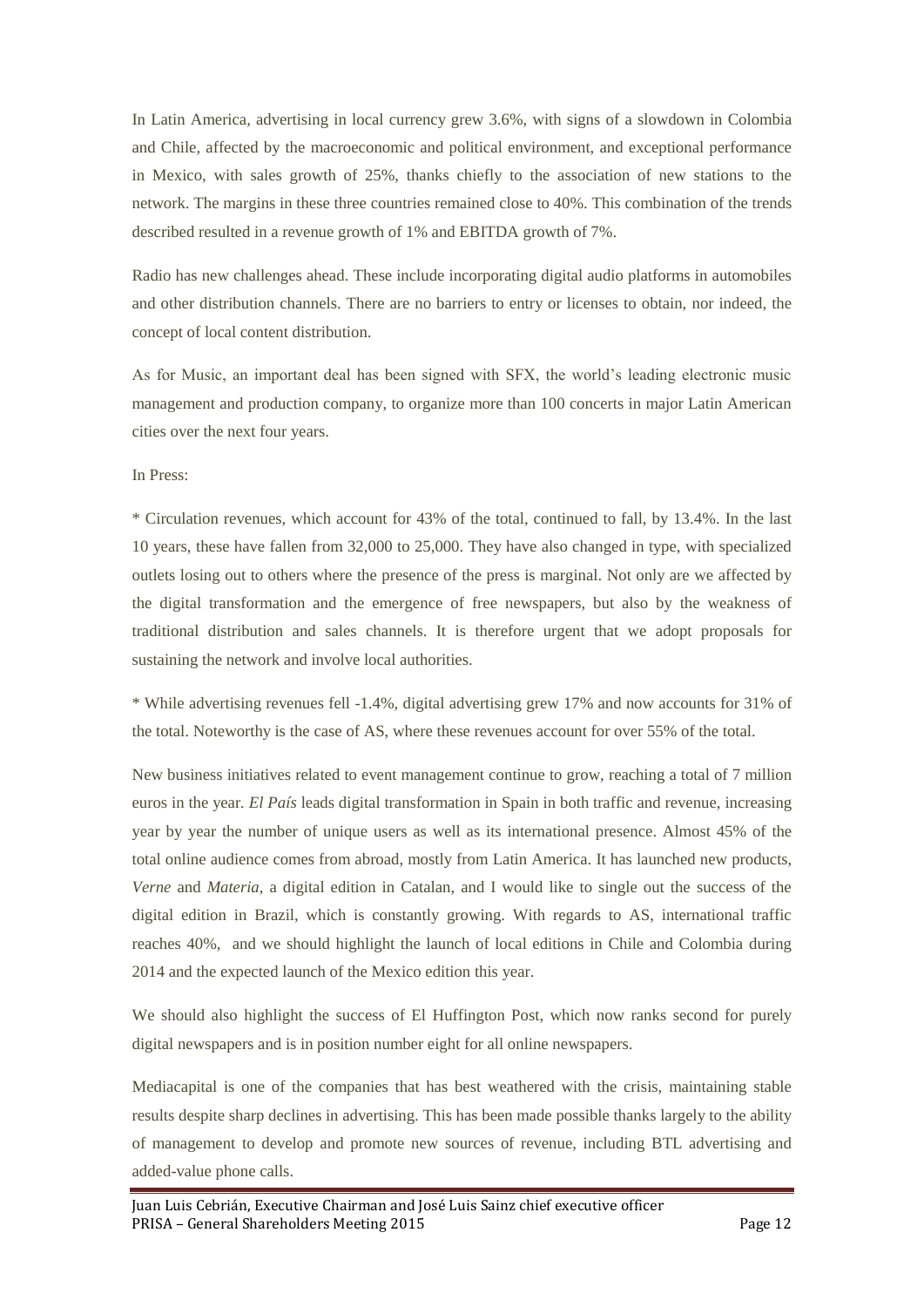Group advertising grew 11%, with both TV and Radio showing exceptional performance in 2014, well above the rest of market. This year, growth continues -- albeit at a slower pace, due primarily to the crisis suffered by some of the flagship companies in Portugal.

Efforts to cut costs continued apace in 2014, with Group EBITDA amounting to 44 million euros, 7% more than in 2013.

Mediacapital's chief objective is to maintain its lead for radio and free-to-air television audiences, a position it has held for years, both in primetime and around the clock.

Its production capacity for series, entertainment and news facilitates diversification into other markets (Angola, Cape Verde, Mozambique, Brazil) and the development of new thematic channels distributed via pay-TV.

Ladies and gentlemen,

As the Executive Chairman has told you, we are at the dawn of a new era, one in which the turnaround of the Spanish economy (hopefully Latin America's will not deteriorate) and the improving financial position of PRISA, will allow us to focus our activity on the development of our businesses. We have to be able to improve company results, applying the same standards of professionalism and efficiency that we have applied in recent years.

It is also essential that our products are increasingly leaders and ever more loyal to the millions of people who every day turn to our media in search of news and information, rigor and credibility, a way of understanding the world, entertainment or simply for company. These are our principal and most demanding judges. They are part of our family, just like all the professionals who faithfully come to work every day. Part of our identity is to maintain this commitment, as well as the quality and independence of our media.

We will prioritize between different projects and we will maintain our existing policy of divesting from all unprofitable or non-strategic areas, concentrating resources on those with strong prospects for growth.

To accomplish this transformation, we have made changes in the organization. After my appointment in October last year, we named Andres Cardo as CEO of PRISA Radio and Manuel Mirat as CEO of Press.

Andrés gained much of his experience at Santillana, and he played a pivotal role in the acquisition and development of Brasil Educacion, making it the Group's largest company. He later joined the corporate center to oversee the transformation of Commercial Management, and until recently he was responsible for the international areas of Press and Radio.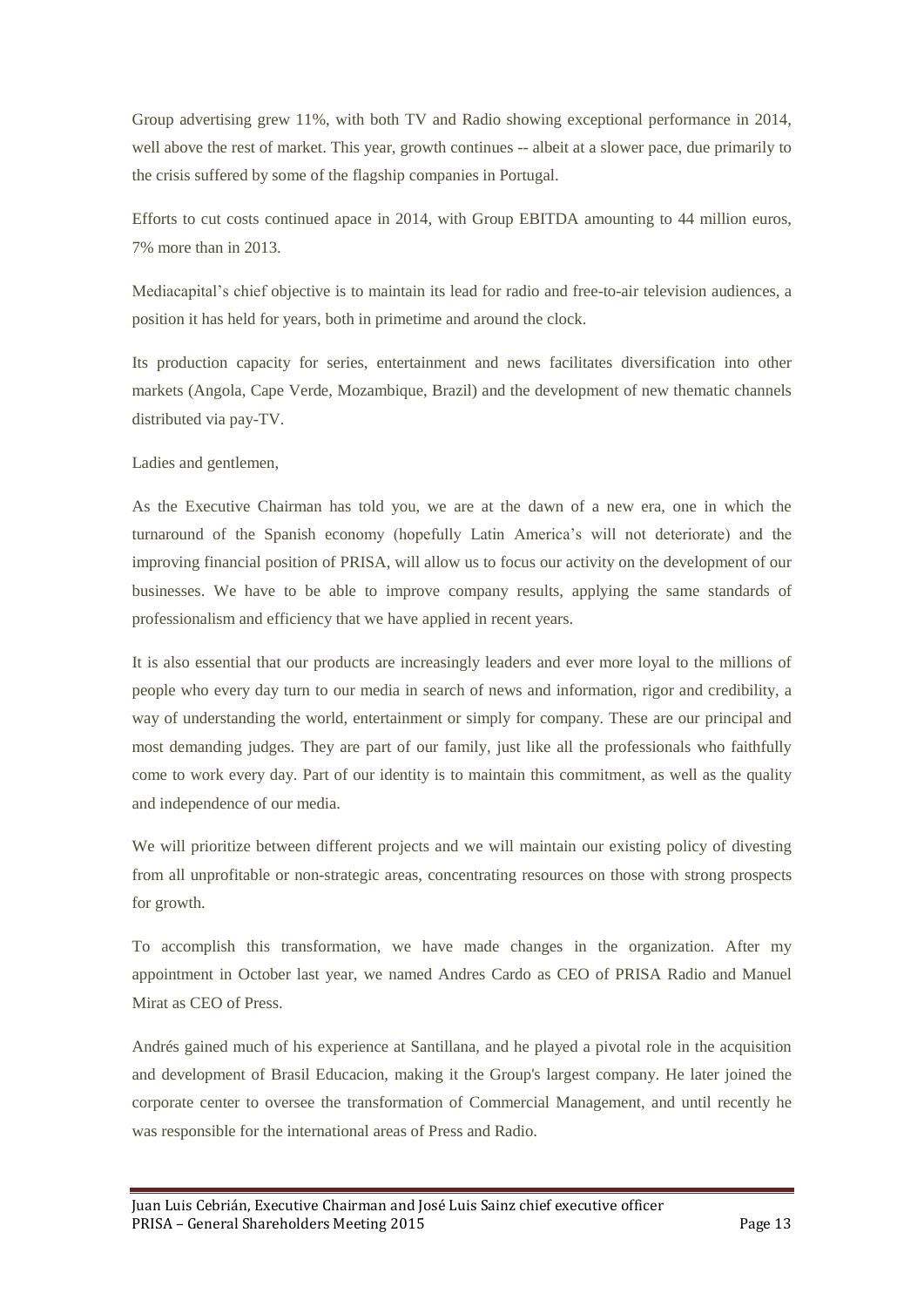Manuel began his career at the Group in the financial area, then took on the challenge of leading PRISACOM as CEO (I hope nobody has forgotten that stage for the account that he brought) and, until his new appointment, he was General Manager of DTS.

I wish, perhaps a little selfishly, both these excellent professional every success in their new positions.

We have also strengthened Javier Lázaro's position as CFO, given the importance of such operations within the Group and the need for professionals with a proven track record.

We will maintain four lines of business, Press, Radio, Education and Television. To what Juan Luis Cebrián has said, I wish merely to add that we shall focus on the development of digital content and channels to be distributed online, having recently created Prisa Video.

We firmly believe in the importance of our human resources, which is why we have launched a comprehensive plan that includes reviewing our hiring policies (and adequacy of the required professional profiles), goal setting and compensation and career plans. In the meeting that I mentioned a few minutes ago, 40% of managers had either changed posts or were new.

Work processes have changed radically. They are no longer linear, they are collaborative, with a growing presence of designers and analysts, with new marketing models (branded content, program sales ...) and, above all, of the user, the customer, placed center stage.

That's why we have strengthened two areas that will become increasingly important in the coming years and for which we have sought out professionals with proven track records:

- Noelia Fernandez, with a brilliant career in Yahoo where she has till now served as vice president for the media network in Europe, the Middle East and Africa. She will take over Business Development and Digital Transformation.
- And Antonio Alonso Salterain, with a long resume whose highlights include a stint at Grupo CBS, where he held the position of president, and as CEO of CBS Outdoor International. He will be the new PRISA CRO (Chief Revenue Officer) with a focus on Sales and Marketing.

My sincere welcome to both and I reiterate what I said a few moments ago.

With this new organization, we will focus on digital transformation. We often use the term "we're already at it," as if we could control it. This is not possible. We are witnessing a paradigm shift created and led by individuals and companies with a culture that is very different from our own.